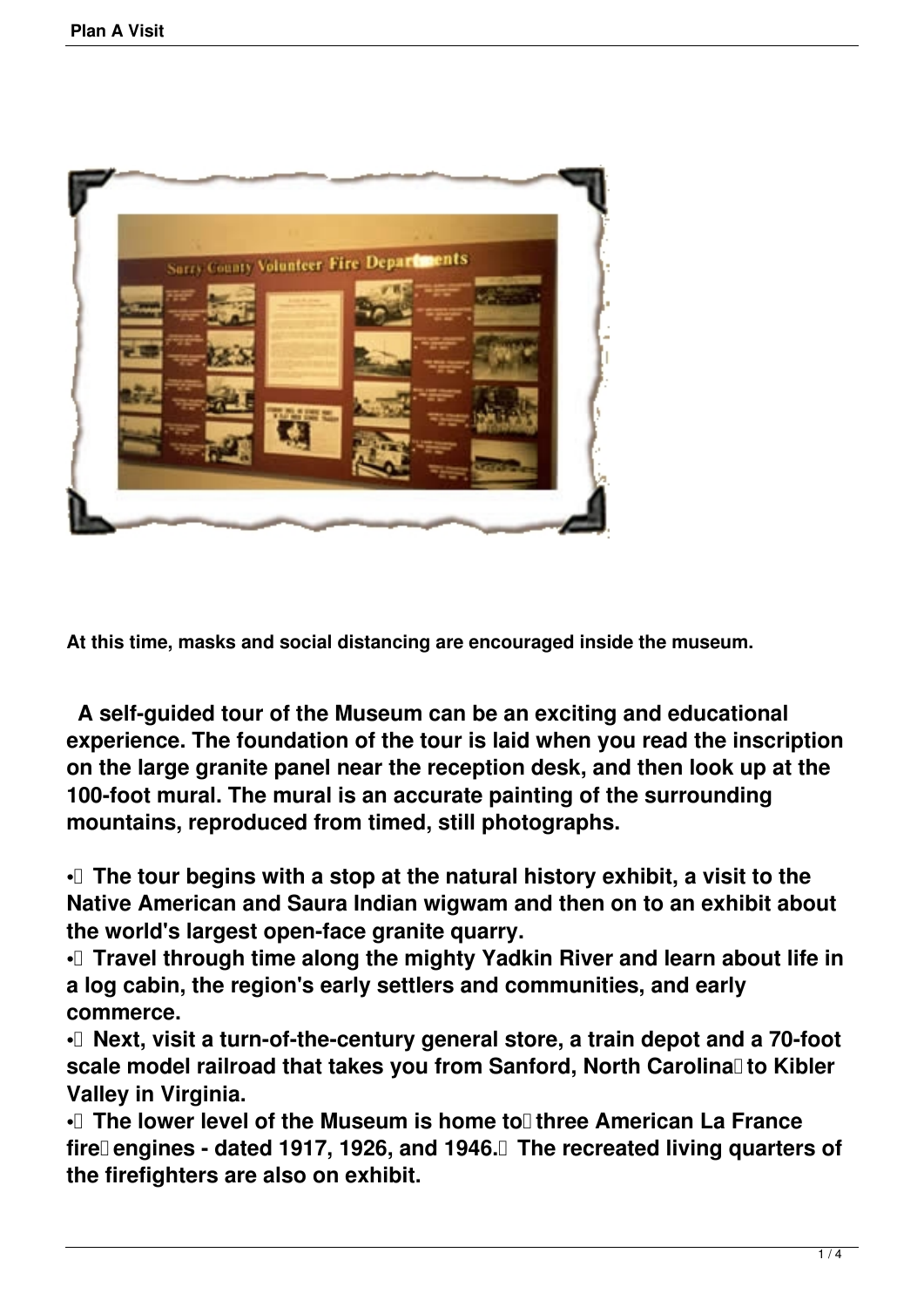**• Turn-of-the-century household items in a Victorian parlor, clothing, and toys are part of exhibits located on the second floor of the Museum. Also featured are exhibits on the Siamese twins, Eng and Chang Bunker, Andy Griffith and his heritage, award winning country music singer and song writer Donna Fargo, the famous musician Tommy Jarrell and WPAQ radion station founded by Ralph Epperson. The War Memorial Exhibit is continually expanding.**

## **• Exhibits on our third floor include the regional medical story, Model T** Fords, I tobacco barn, textile, moonshine and winemaking plus a look at the **inside of the Merritt Hardware store's office.**

• Throughout each year, temporary or traveling exhibits will be on display.

 • A visit to the observation room, located in the clock tower provides a memorable view of the mountains. Come and enjoy!

Policies:

All visitors are asked to register at the reception desk in the Main Gallery. The Museum has a no-smoking policy throughout the entire facility, which includes the Woltz Clock Tower. No video cameras or flash cameras may be used in the Museum. Requests to use still cameras should be made at the reception desk at the time of registering. Food and drink are not to be consumed in exhibit areas. All cell phones must be turned off prior to entering the exhibit areas. Official Service Animals are the only pets permitted in the Museum.

 Inclement Weather Policy: If the Mount Airy City Schools are closed due to inclement weather, then the Mount Airy Museum of Regional History will also be closed to the public. Please call ahead for any change in Saturday Hours.

 $\Box$ 

## **Hours Monday through Saturday 10am - 5pm**

Sunday 1-4pm

## **Fees**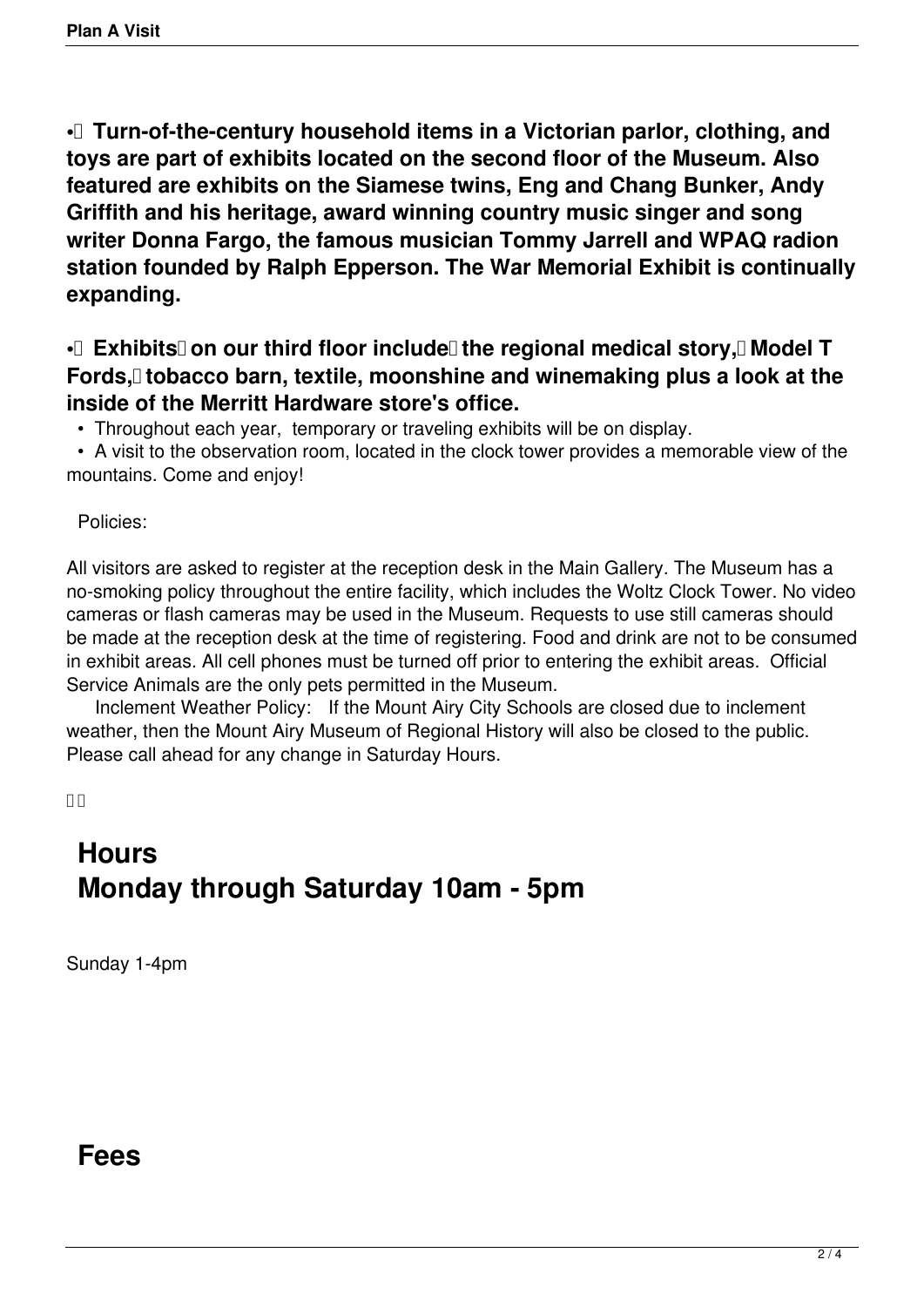There is a small admission fee to tour the museum:

(Tax not included)

\$6

Prearranged Group Tour of 10 or more \$5

Children 4 and under Free was a state of the contract of the contract of the contract of the contract of the contract of the contract of the contract of the contract of the contract of the contract of the contract of the contract of the contra

## **Directions**

**Please use the Google Map below and select "Directions To" or "Directions From" for driving directions to and from the museum.**

**Mount Airy Museum of Regional History**

**301 N. Main Street** 

**Mount Airy, NC 27030**